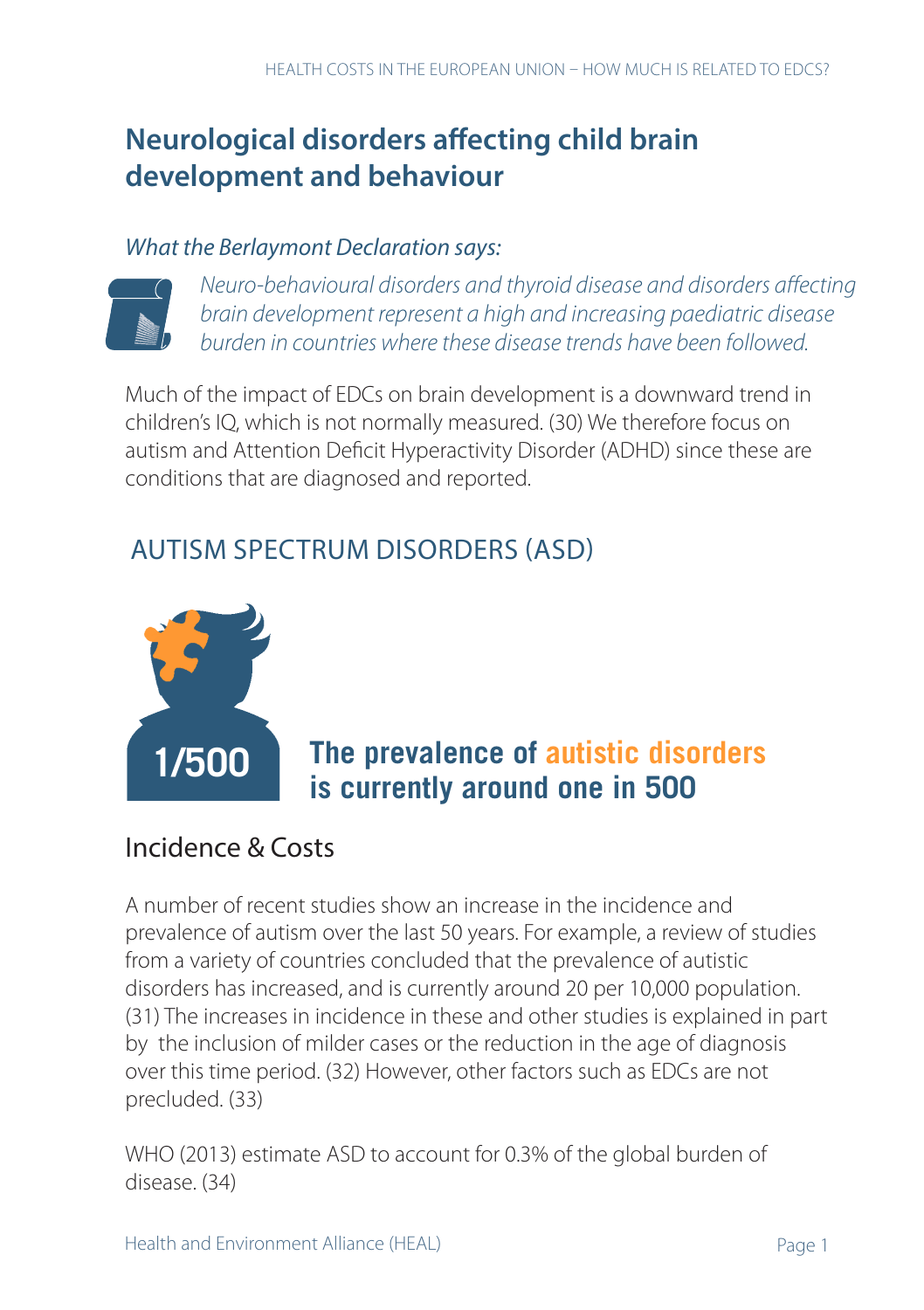A small number of studies have estimated the economic costs associated with ASD. Most of these studies are from the US. One found that the average cost of ASD per child is €12,445, of which health care costs constitute 20% and education costs constitute 50%. (35) A study undertaken in the UK estimated costs of ASD to both children and adults. It distinguished between cases with and without intellectual disability. The study found that for someone with autism without intellectual disability the undiscounted lifetime cost was €3.5 million. The undiscounted lifetime cost for someone with autism who was also intellectually disabled was 50% higher at €5.2 million. The aggregate national cost of supporting children with ASD was €3.1 billion, of which 60% was comprised of educational costs. Aggregate national cost for adults excluding benefit payments was €28.4 billion. For adults with intellectual disability, approximately 50% of the costs were associated with accommodation for which the main cost component for those without disability was lost productivity, of circa 60%. (36)

### ATTENTION DEFICIT HYPERACTIVITY DISORDER (ADHD)

Attention Deficit Hyperactivity Disorder (ADHD) is now the most common neuro-developmental disorder in children in Europe. (36) One in twenty of school-aged children in England and Wales are currently affected by some form of ADHD. (37) The worldwide prevalence of ADHD is estimated to be 5.3% (4), with a rate of 11% (equivalent to 6.4M children) in the USA. (38)

Costs associated with ADHD in Europe are currently significant and expected to rise. A study published in 2007 suggested that a projected 10-fold increase in the prevalence of this condition over the 10-year period to 2012 would drive overall annual costs of treating ADHD to €311 million in Germany and to €91 million in the UK (39), (40). It is acknowledged that increasing prevalence is likely to be, in part, due to better diagnosis. These European cost estimates only include direct treatment; US evidence suggests that these costs comprise 5% - 20% of the total costs. Thus, in the US, total costs per person (children) equate to €10,650. (41) These costs include medication, educational facilities and formal and informal care by professional providers and family.